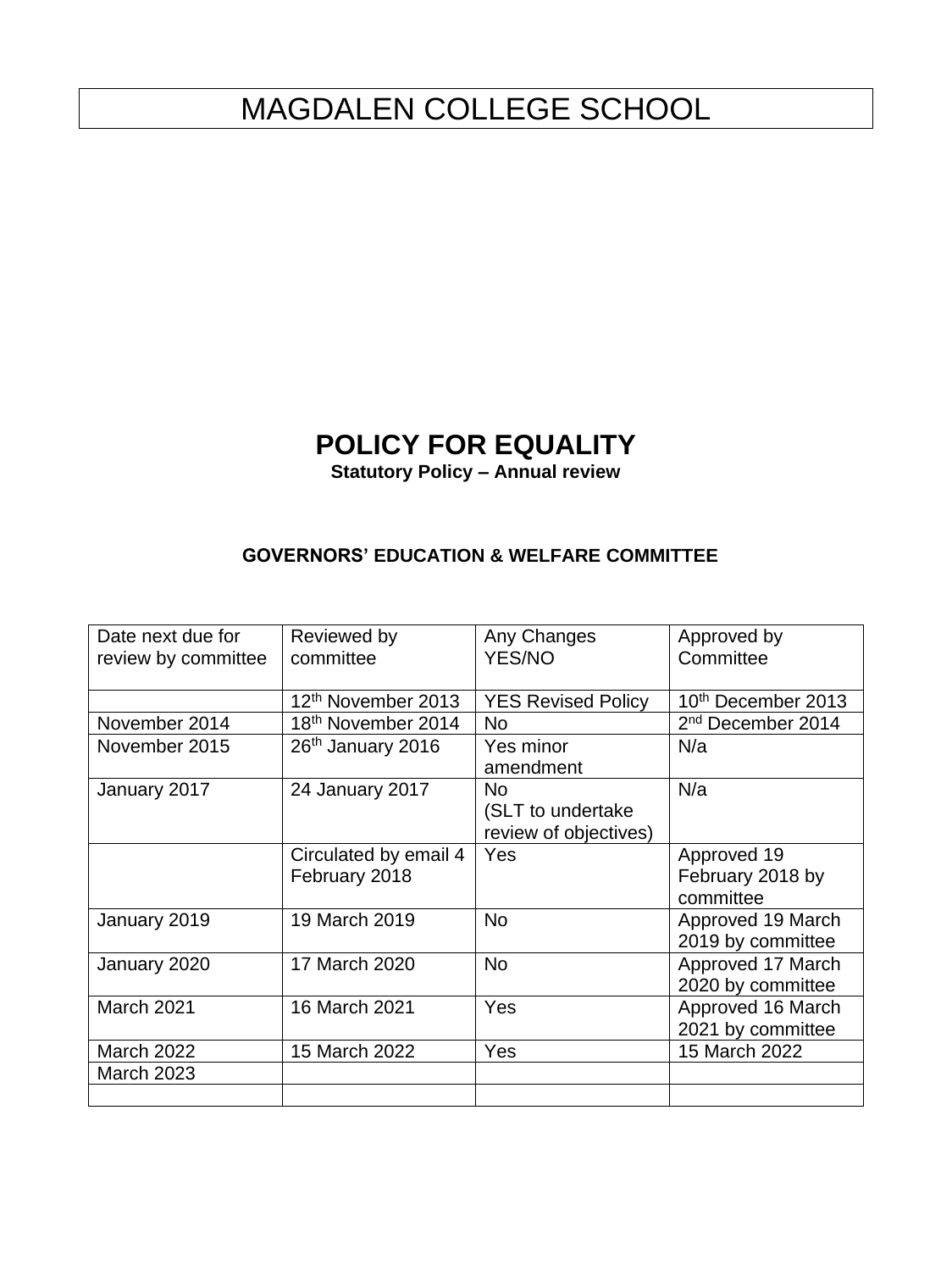## MAGDALEN COLLEGE SCHOOL

## **POLICY FOR EQUALITY**

#### **Aims**

- 1. To adhere to our duties under the Equality Act 2010.
- 2. To promote community cohesion
- 3. To comply with the expectations reflected in the international human rights standards as expressed in the UN Convention on the Rights of the Child, the UN Convention of the Rights of People with Disabilities and the Human Rights Act 1998

### **Objectives**

#### **Principle 1:**

#### **All learners and staff are of equal value**:

Whether or not they have a disability and whether or not this is visible or invisible; whatever their ethnicity, culture, religious affiliation, national origin or national status; whatever their gender, sexual orientation or gender reassignment status; whatever their age; whether they are pregnant or have recently given birth, recently fostered or adopted a child

#### **Principle 2:**

#### **We recognise and respect diversity:**

Treating people equally does not necessarily involve treating them all the same. Our policies, procedures and activities must not discriminate, but are differentiated, as appropriate, to take account of differences of life-experience, outlook and background, and in the kinds of barrier and disadvantage which people may face, in relation to for example: disability, so that reasonable adjustments are made; ethnicity, so that different cultural backgrounds and experiences of prejudice are recognised; gender, so that the different needs and experiences of all young people and adults are recognised.

#### **Principle 3:**

#### **We foster positive attitudes and relationships, and a shared sense of cohesion and belonging:**

We intend that our policies, procedures and activities should promote: positive attitudes towards disabled people, good relations between able-bodied people and those with a disability and an absence of harassment people with a disability; positive interaction, good relations and dialogue between groups and communities different from each other in terms of ethnicity, culture, religious affiliation, national origin or national status, and an absence of prejudice-related bullying and incidents; mutual respect and good relations between young people and adults and an absence of sexual harassment.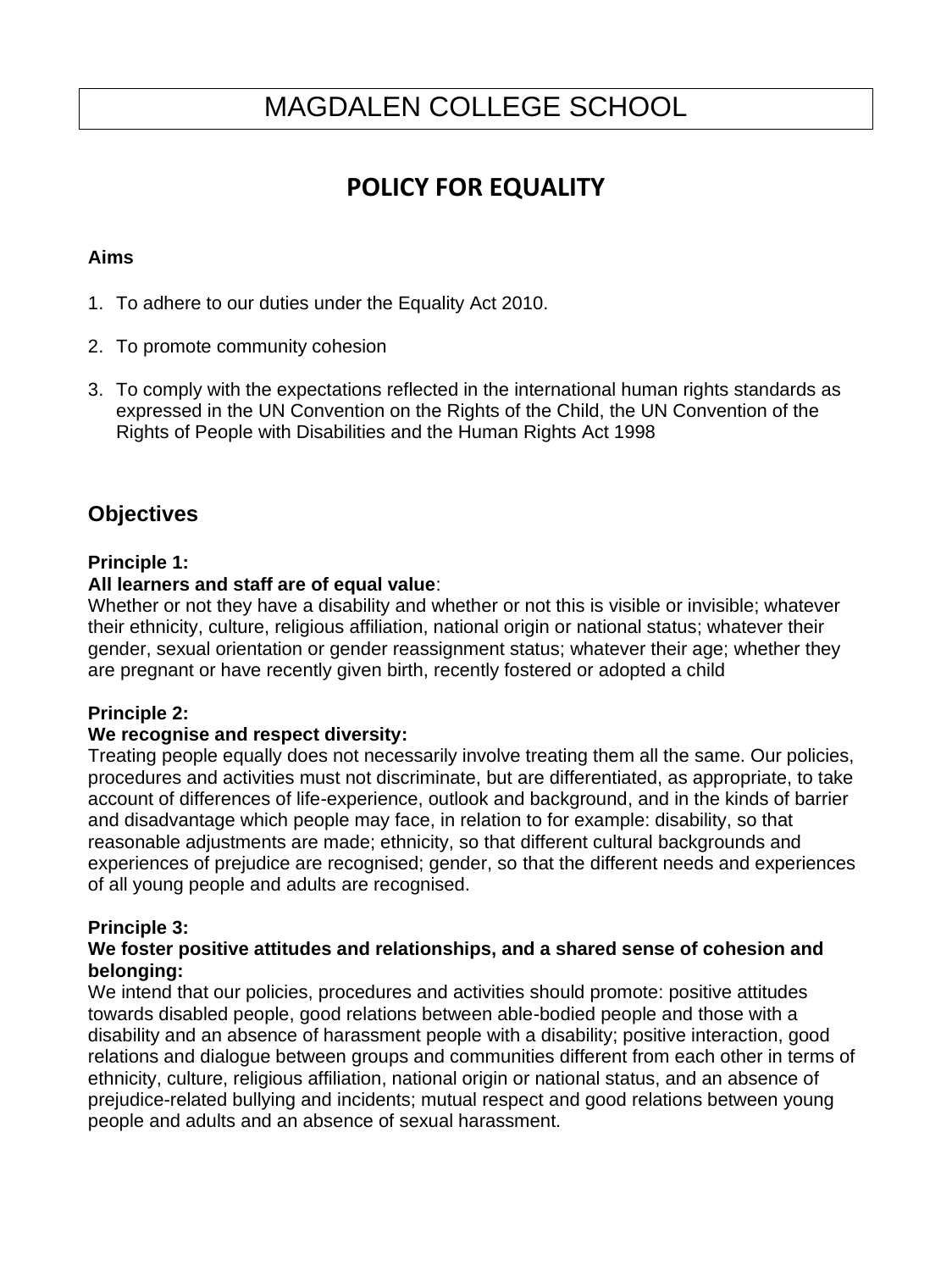### **Principle 4:**

**As an employer, our policies and procedures should be of equal value to all employees and potential employees, for example in recruitment and promotion, and in continuing professional development:**

Having respect for our own and others' learning.

**Principle 5: We aim to reduce and remove inequalities and barriers that already exist:** In addition to avoiding or minimising possible negative impacts, we take opportunities to maximise positive impacts by reducing and removing inequalities and barriers that may already exist between:

- able bodied as well as those who have a disability
- people of different ethnic, cultural and religious backgrounds
- young people and adults

#### **Principle 6: We consult widely:**

People affected by a policy or activity should be consulted and involved in the design of new policies, and in the review of existing ones. We involve:

- able bodied as well as those who have a disability
- people from all ethnic, cultural and religious backgrounds
- all young people and adults

#### **Principle 7: Society as a whole should benefit:**

We intend that our policies and activities should benefit society as a whole, both locally and nationally, by fostering greater social cohesion, and greater participation in public life of:

- able bodied as well as those who have a disability
- people of a wide range of ethnic, cultural and religious backgrounds
- adults and young people of all ages

#### **Principle 8: We acknowledge that it is the responsibility of all staff, students and community members to respect the rights of each other in and around school, by:**

- speaking respectfully
- behaving respectfully
- respecting the school environment

**ETHOS AND ORGANISATION** We ensure that our principles are also key to the full range of our policies and practices, including those that are concerned with: learners' progress, attainment and assessment; learners' personal development, welfare and well-being; teaching styles and strategies; admissions and attendance; staff recruitment, retention and professional development; care, guidance and support; behaviour, discipline and exclusions; working in partnership with parents and carers; working with the wider community.

**ADDRESSING PREJUDICE AND PREJUDICE-RELATED BULLYING:** The school is opposed to all forms of prejudice, for example: prejudices around disability and special educational needs; prejudices around racism and xenophobia, including those that are directed towards religious groups and communities. Prejudices reflecting sexism and